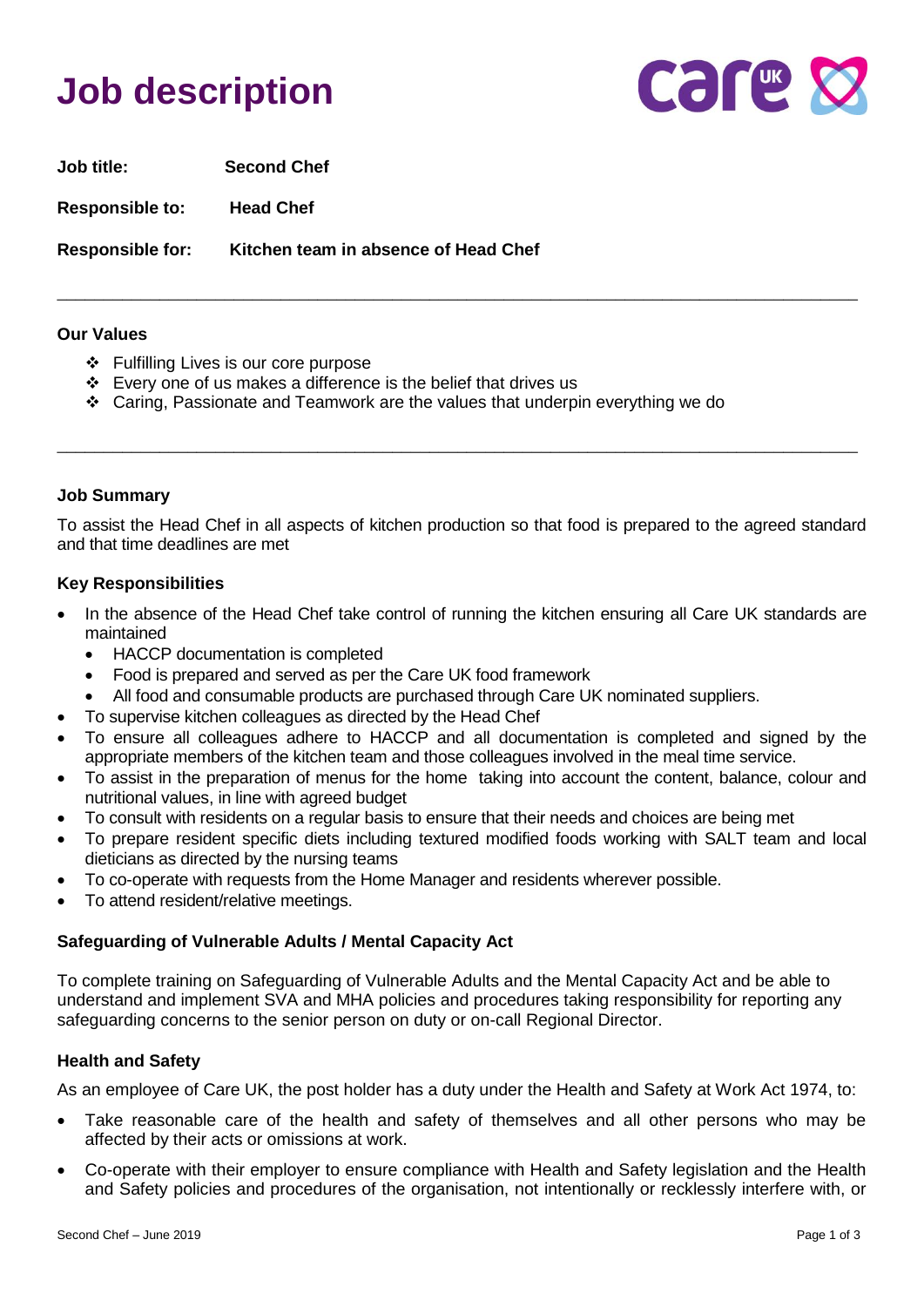misuse, anything provided in the interests of health, safety, or welfare, in pursuance of any of the relevant statutory provisions.

• To ensure that adequate measures are taken to protect the health and safety of all staff including the maintenance and upkeep of a safe environment.

#### **Data Protection**

The post holder must at all times respect the confidentiality of information in line with the requirements of the Data Protection Act 2018 and the company's ISO27001 accreditation. This includes, if required to do so, obtain, process and/or use information held on a computer in a fair and lawful way, to hold data only for the specified registered purposes and to use or disclose data only to authorised persons or organisations as instructed.

- $\div$  This list of duties and responsibilities is by not exhaustive and the post holder may be required to undertake other relevant and appropriate duties as reasonably required.
- ❖ This job description is subject to regular review and appropriate modification.

# **Person specification**

| <b>Criteria</b>                     | <b>Essential</b>                                                                                                                                                                                                                                                                                                                                                 | <b>Desirable</b>                                                   |
|-------------------------------------|------------------------------------------------------------------------------------------------------------------------------------------------------------------------------------------------------------------------------------------------------------------------------------------------------------------------------------------------------------------|--------------------------------------------------------------------|
| Qualifications                      | GCSEs (or equivalent)<br>including English and Maths<br>Catering Diploma (City &<br>$\bullet$<br>Guilds/BTEC) NVQ 2,3 practical<br>cookery<br>Health and Safety and Food<br>$\bullet$<br>Hygiene Certificates minimum level<br>2                                                                                                                                 | Dysphagia training /Texture modified<br>food                       |
| <b>Experience</b>                   | Supervisory experience with in a<br>$\bullet$<br>kitchen environment                                                                                                                                                                                                                                                                                             | Experience of working in a care<br>home environment                |
| <b>Technical Skills</b>             | Knowledge of nutritionally balanced<br>$\bullet$<br>menu planning<br>Ability to cater for specific dietary<br>$\bullet$<br>needs                                                                                                                                                                                                                                 | Stock control<br>$\bullet$<br>Working within a budget<br>$\bullet$ |
| <b>Personal</b><br><b>Qualities</b> | Self-motivated, flexible and<br>$\bullet$<br>enthusiastic<br>Works collaboratively with others<br>$\bullet$<br>sharing ideas and information at all<br>times<br>Ability to maintain team discipline<br>٠<br>and morale<br>Effectively builds trust with a<br>$\bullet$<br>consistent approach between<br>actions and words<br>Has the ability to raise standards |                                                                    |